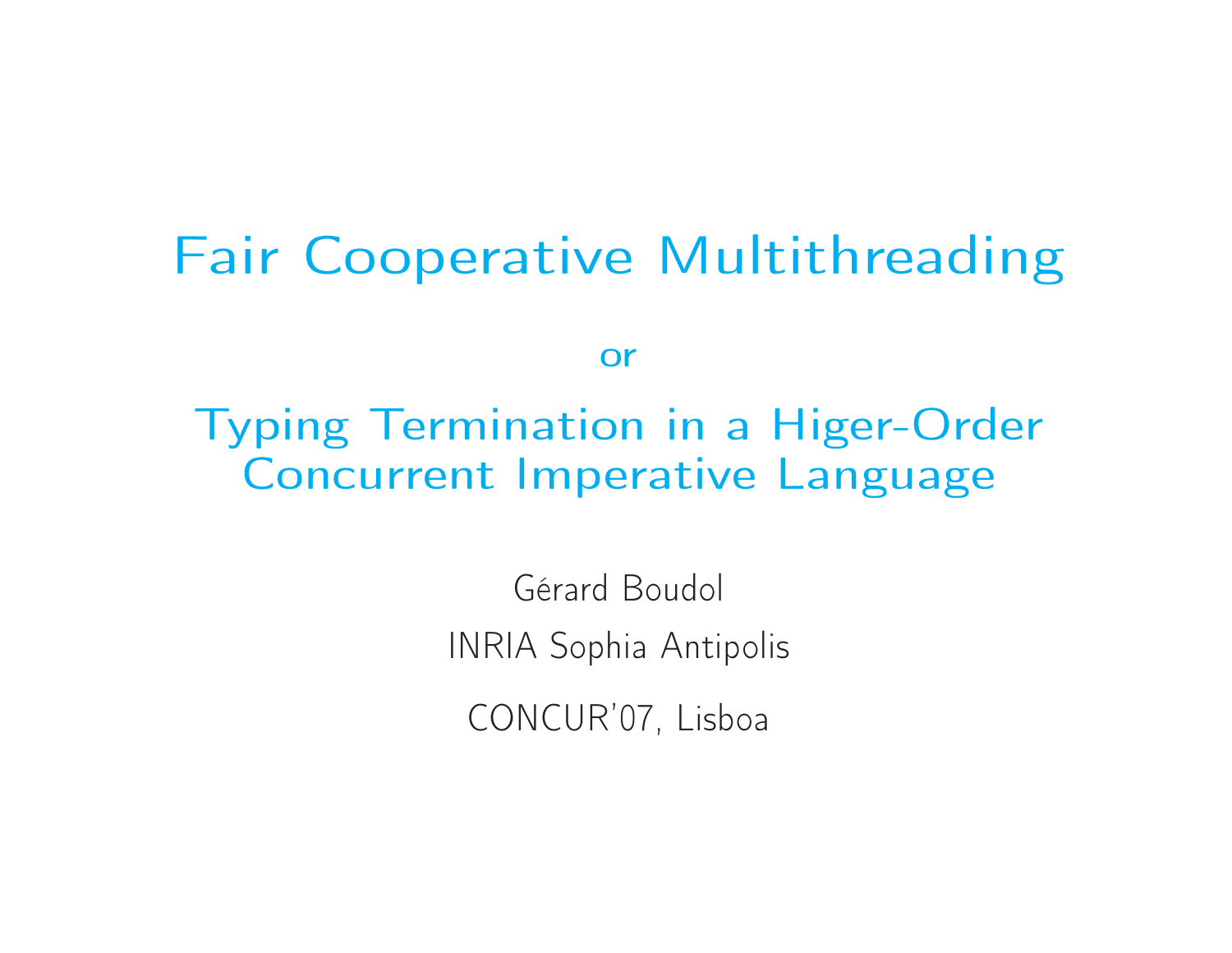## COOPERATIVE THREADS (1/2)

Concurrent sequential programs that:

- ◮► share a memory,
- ◮ $\blacktriangleright$  may spawn new threads,
- ◮► run until completion or cooperation.

 $\neq$  interleaving, where threads (or rather their executable code) are preempted by the scheduler.

A thread leaves its turn of execution for another thread by performingspecific cooperation instructions like  $\mathtt{yield}$  (or synchronization operations).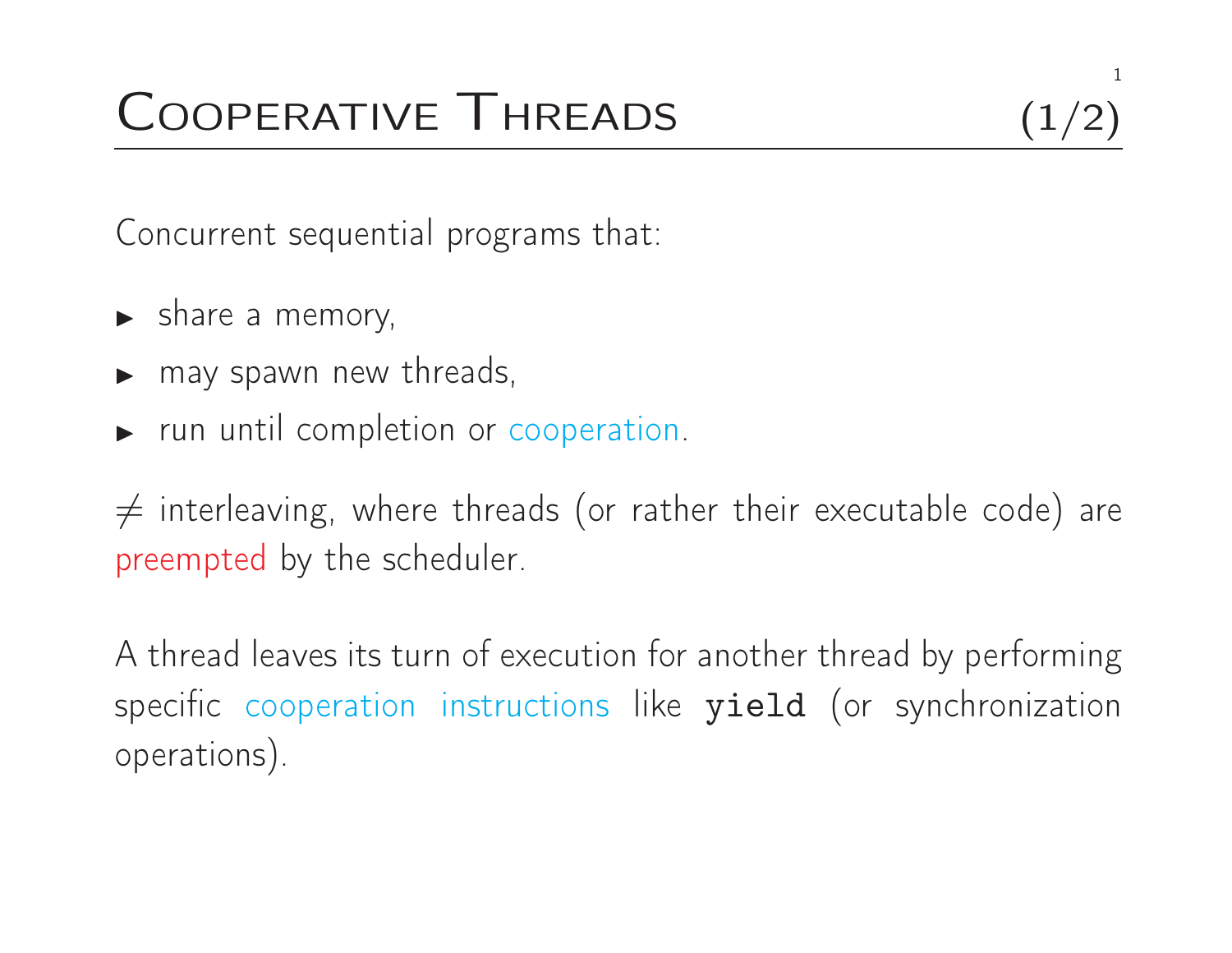2

Pros – as opposed to preemptive scheduling:

- ◮ $\blacktriangleright$  no data race, no need for mutual exclusion,
- ◮ $\blacktriangleright$  modularity: no need to rewrite libraries,
- $\blacktriangleright$  scheduling controlled at the application level (no ill-timed context switching), with <sup>a</sup> deterministic implementation,
- ➥ easier to program with, better performance.

#### Cons:

- $\blacktriangleright$  $\blacktriangleright$  not directly suited for "true concurrency" (exploiting multicore achitectures),
- ◮ $\blacktriangleright$  threads must be fair, or cooperative.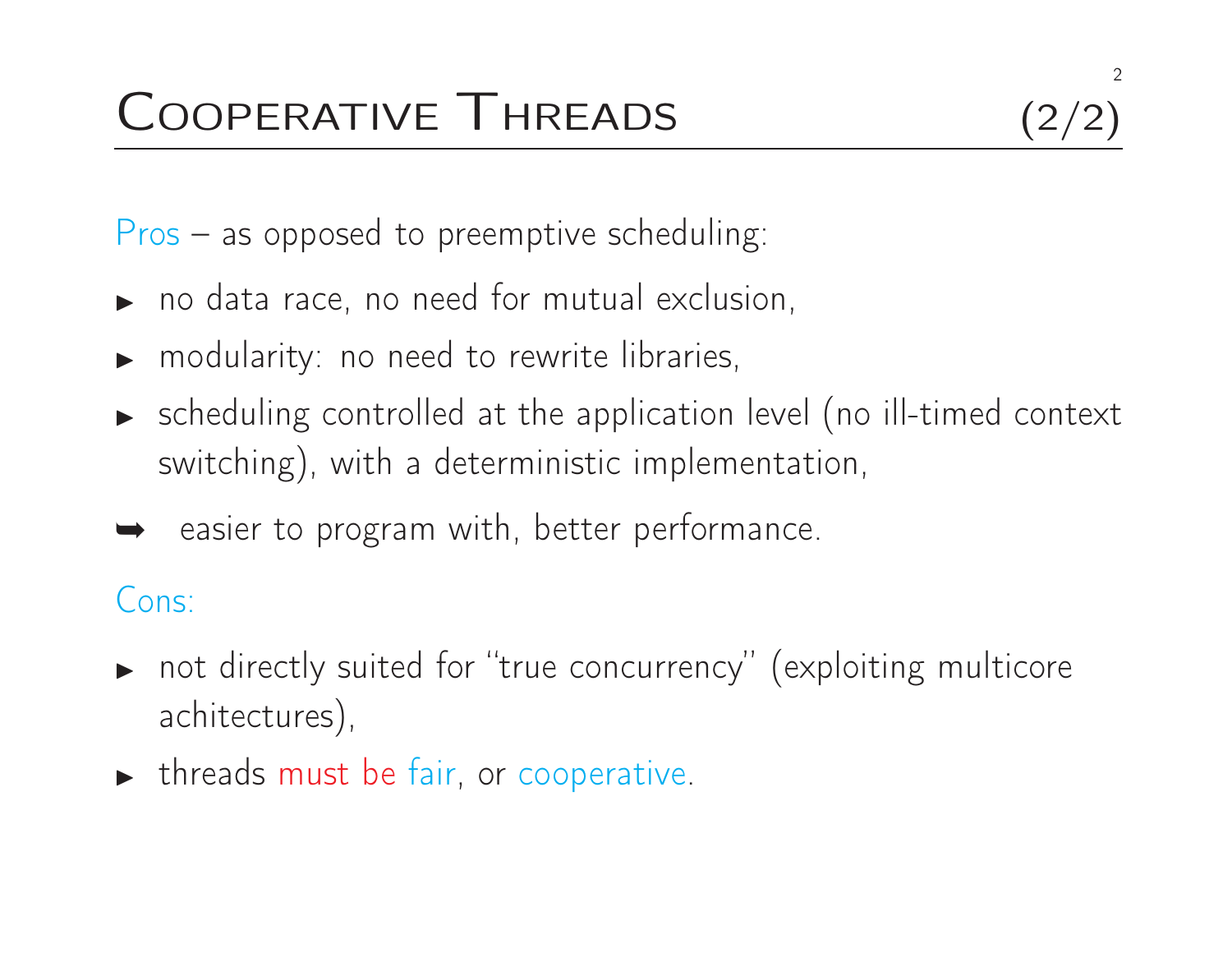## <sup>A</sup> <sup>P</sup>ROBLEM/A <sup>S</sup>OLUTION?

Purposely non-terminating programs: any server for instance shouldnot be programme<sup>d</sup> to terminate.

How can we guarantee that such <sup>a</sup> program is fair?

- ◮ $\blacktriangleright$  distinguish a specific recursion construct  $\nabla yP$  for "purposely non-terminating programs'',  $\neq$  ordinary recursive functions,
- ◮ $\blacktriangleright$  yield the scheduler on every recursive call  $\nabla yP \to \{y \mapsto \nabla yP\}P$ .

Is this fair? Should be... (provided ordinary recursive programsterminate).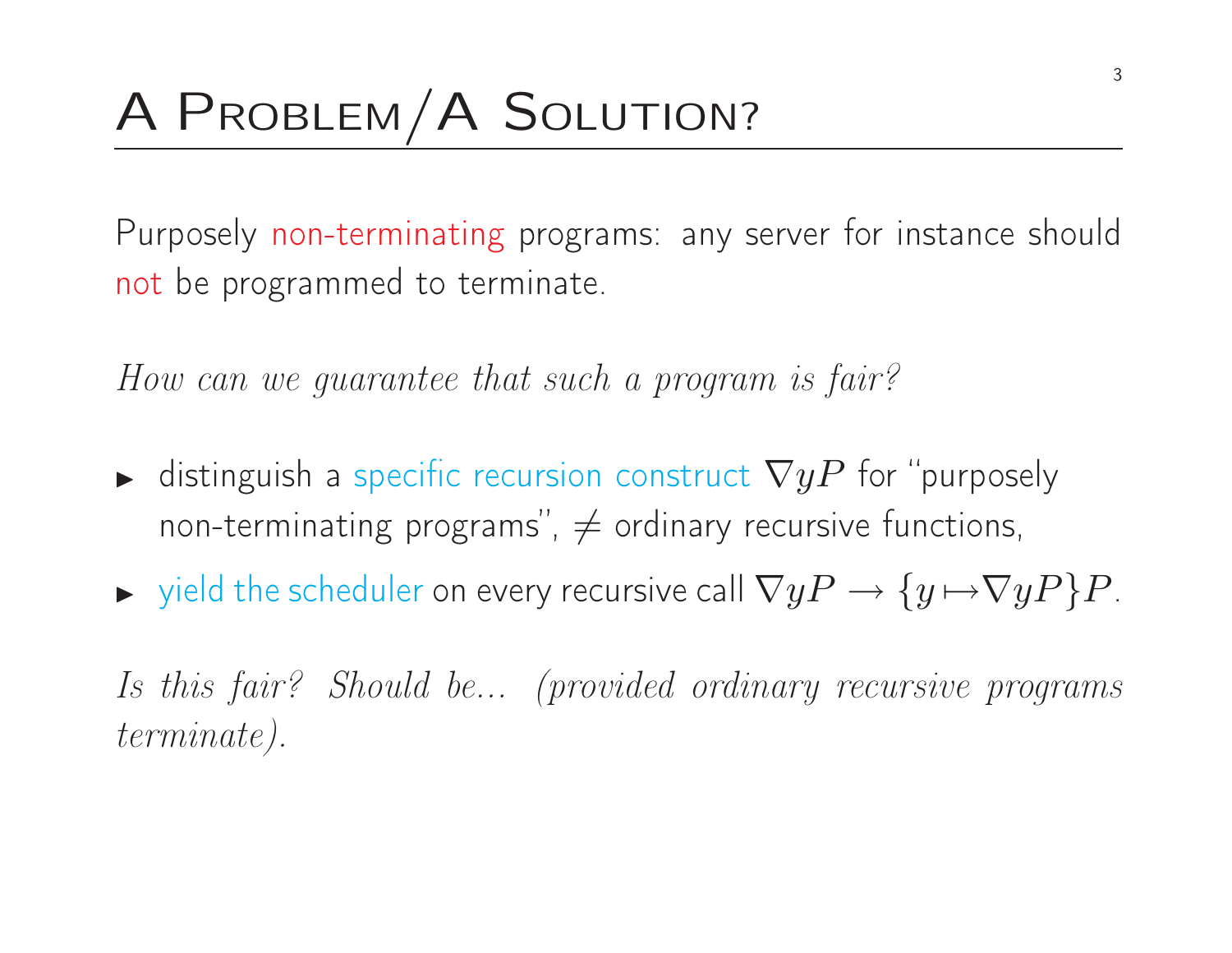An imperative and functional language: Core ML ( $c\!f$ . JAVA: mutable fields and methods), <sup>p</sup>lus threads.

Syntax:

 $M, N \ldots \; := \; V \qquad \qquad value$  $(MN)$  application of the function <sup>M</sup>to the argumen<sup>t</sup> <sup>N</sup>|<br>|<br>|  $(\texttt{ref}~M)$ creation of a new memory location  $|\quad (!\, M)$  contents of <sup>a</sup> memory location $(M := N)$  assignment  $\vert$  (thread  $M$ ) creation of a new thread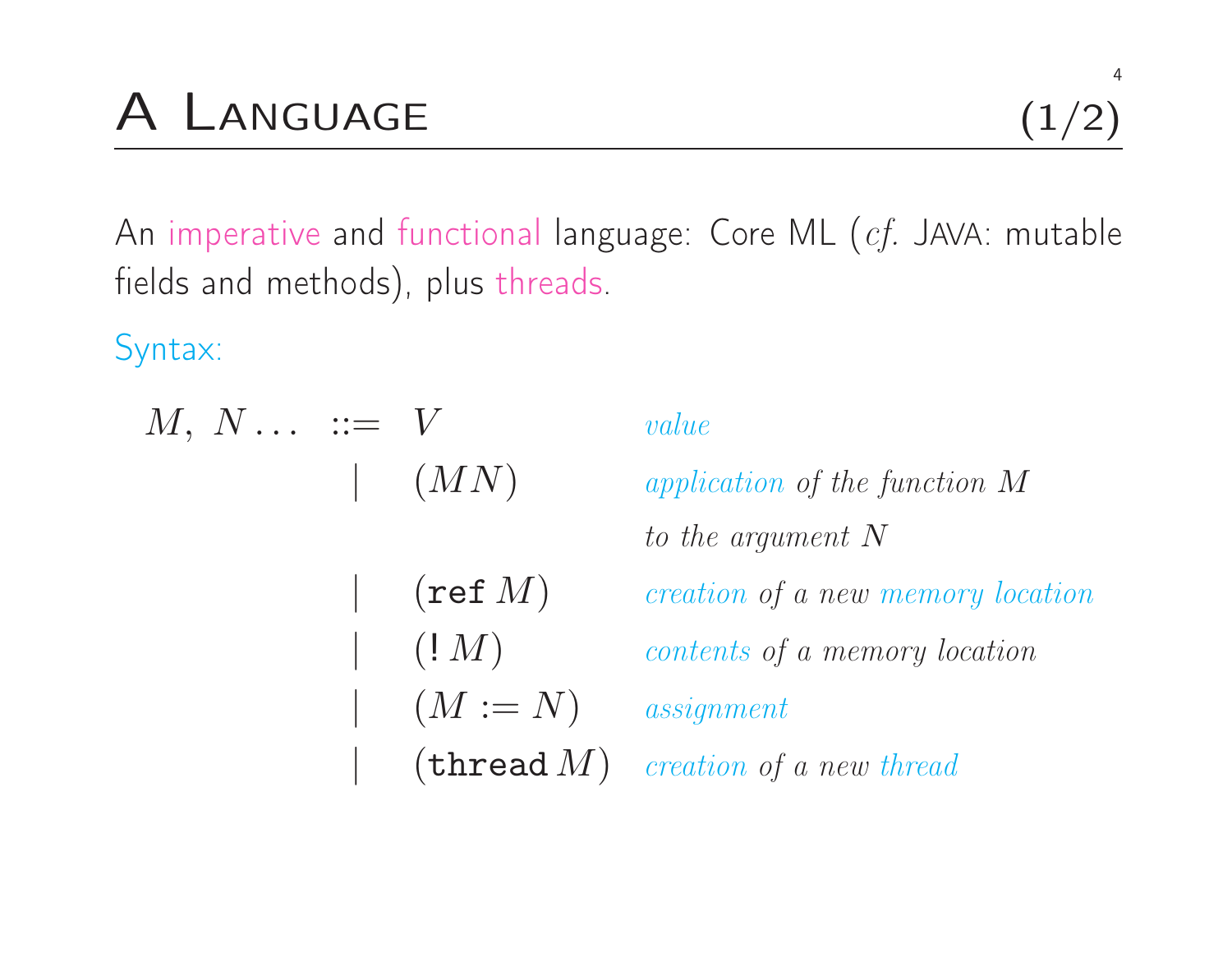## <sup>A</sup> <sup>L</sup>ANGUAGE (2/2)

### Values:

|  | $V := x$ variable |                                                     |
|--|-------------------|-----------------------------------------------------|
|  |                   | $\lambda x$ M anonymous function, of x, returning M |
|  |                   | $\Box$ $\nabla yM$ "yield-and-loop"                 |
|  |                   | $\vert$ () termination                              |

Examples:

$$
\text{yield} = (\nabla y)(0)
$$
\n
$$
(\text{repeat } M) = \mu y.(\text{thread } y()) ; M \quad \text{where}
$$
\n
$$
\mu yM = \{y \mapsto \nabla yM\}M
$$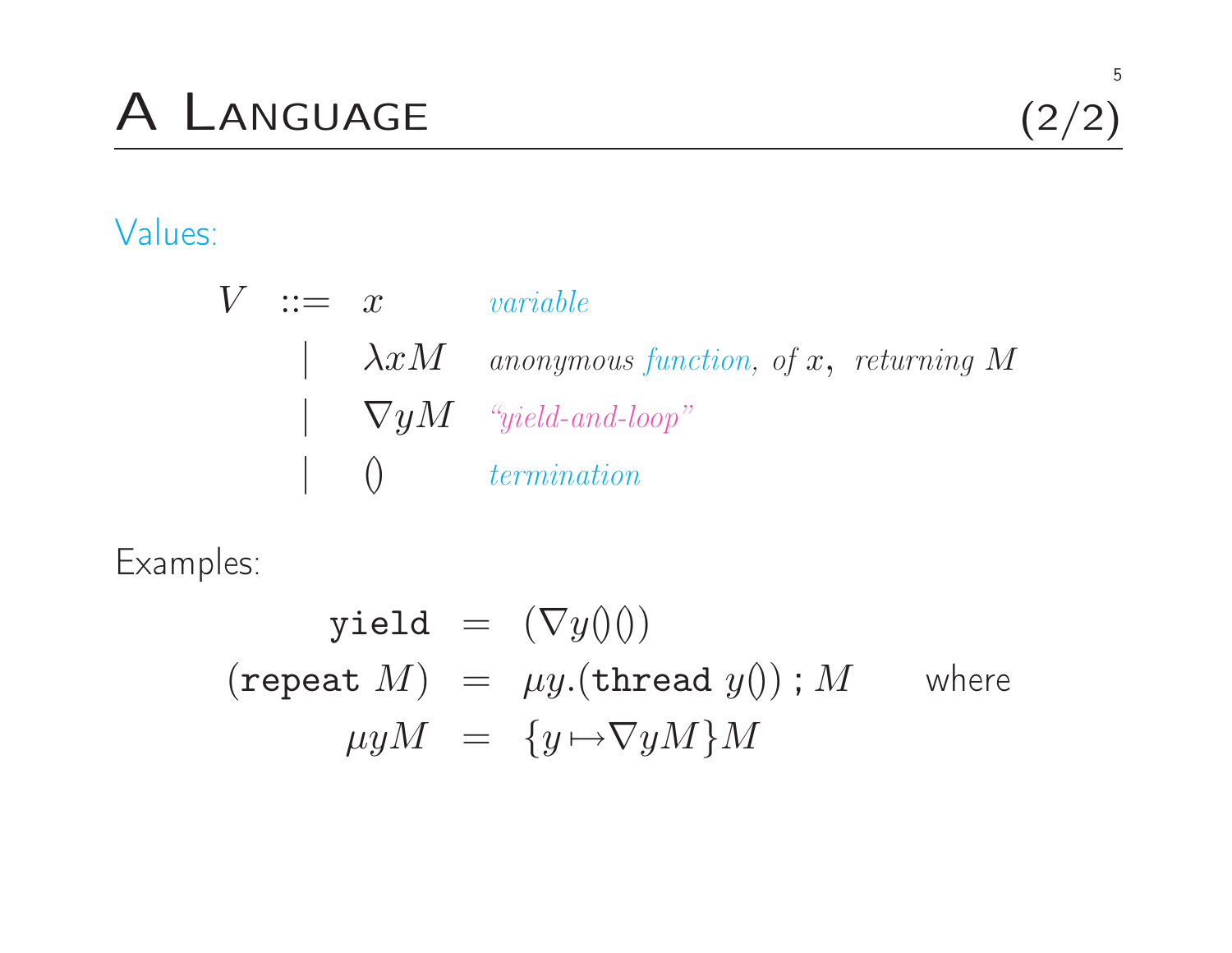## SEMANTICS (HIGHLIGHTS)

Transitions between configurations  $(\mu, M, T, S)$ .

Configuration  $=$  shared memory  $\mu$ , active thread  $M$ , multiset  $T$  of threads in the current turn, multiset  $S$  of threads in the next turn of execution.

$$
(\mu, \mathbf{E}[(\text{thread }M)], T, S) \rightarrow (\mu, \mathbf{E}[0], T + M, S)
$$

$$
(\mu, \mathbf{E}[(\nabla yM0)], T, S) \rightarrow (\mu, 0, T, S + \mathbf{E}[\{y \mapsto \nabla yM\}M])
$$

$$
(\mu, V, N + T, S) \rightarrow (\mu, N, T, S)
$$

$$
(\mu, V, \emptyset, N + S) \rightarrow (\mu, N, S, \emptyset)
$$

Sequential constructs: as usual.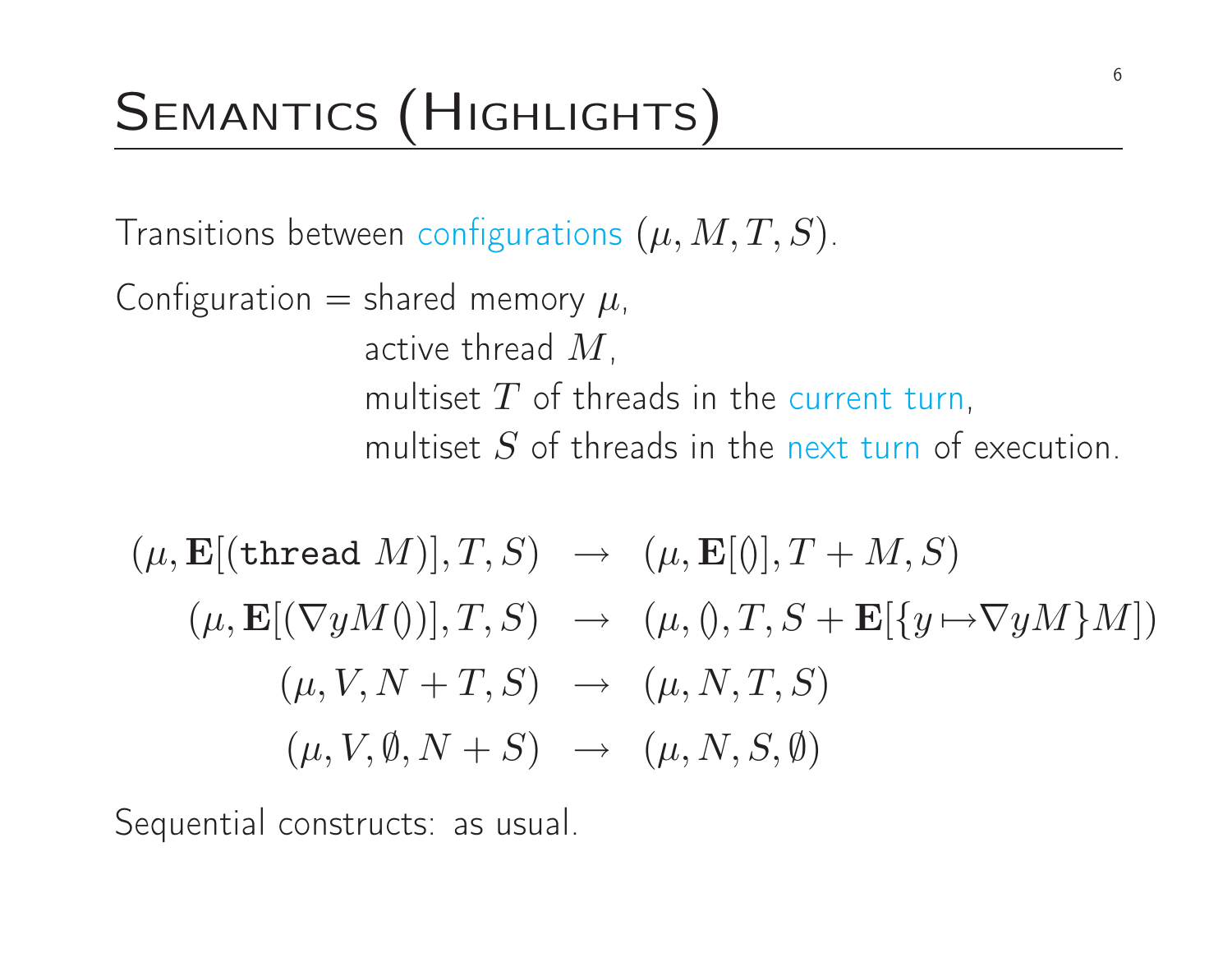## PROBLEM: Recursion without <sup>R</sup>ecursion

Two ways of diverging in an imperative and functional language, without explicit recursive call:

- ◮ $\blacktriangleright$  recursion by means of  $\lambda$ -calculus fixpoint combinators.
- ➥ type system.
- ◮recursion by means of circular references [Landin 64]:

$$
\begin{aligned}\n\text{rec } f(x)M &\simeq \text{ let } y = (\text{ref } \lambda x M) \\
&\text{in } y := \lambda x (\lambda f M(\mathbf{! } y)) \text{ ; } \mathbf{!} y\n\end{aligned}
$$

**►** type and effect system, to eliminate circularities in the memory.

Expected result: typed threads are fair, i.e.

 $(\mu, M)$  typable  $\Rightarrow \exists V ... (\mu, M, \emptyset, \emptyset) \stackrel{*}{\rightarrow} (\mu', V, T, S)$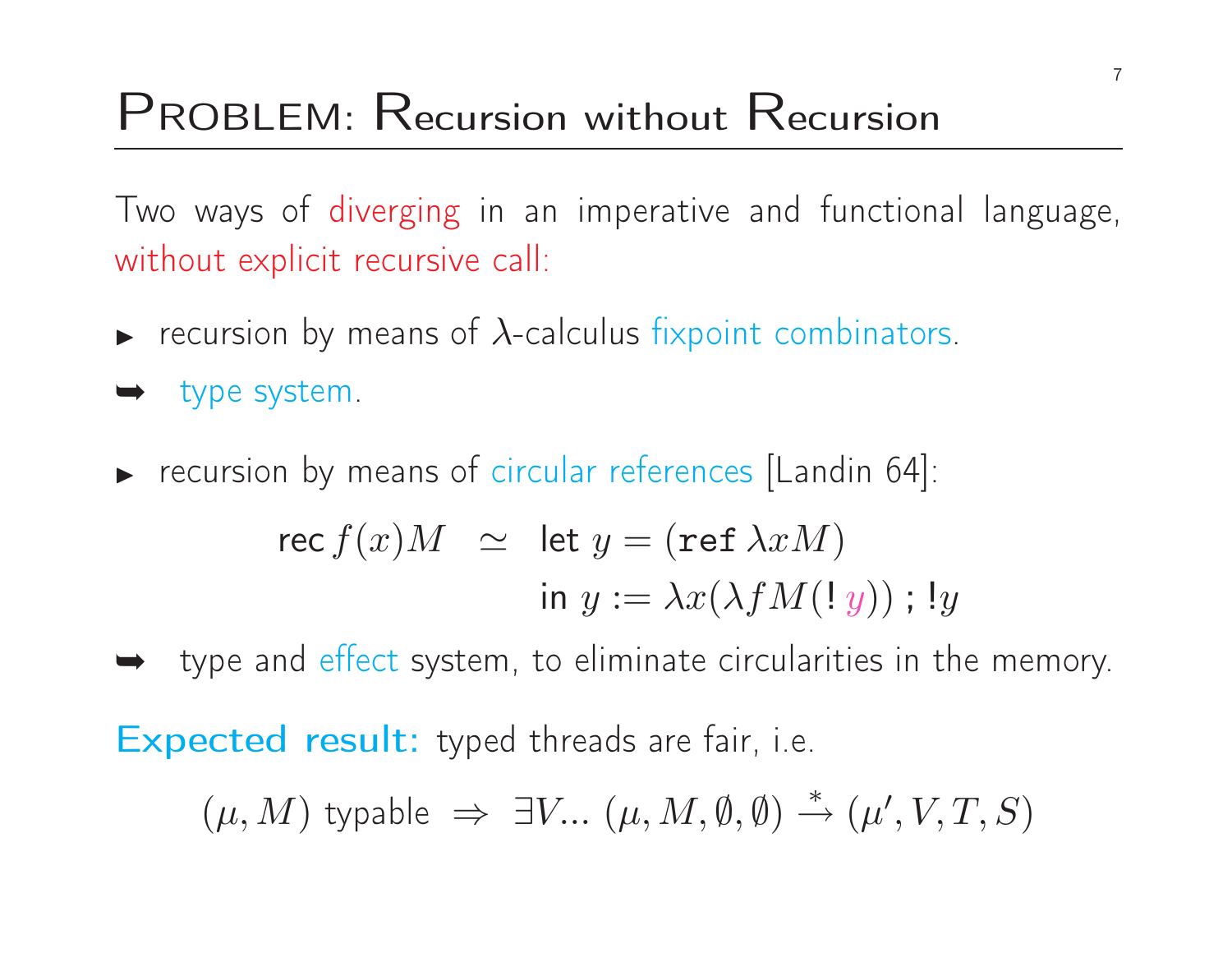To prove properties akin to termination (strong normalization, evaluation to <sup>a</sup> head-normal form...) for typed expressions: define aninterpretation of types as sets of expressions, s.t.

- $\blacktriangleright$  $\,\blacktriangleright\,$  the interpretation  $[\![\tau]\!]$  of a type contains only expressions enjoying the intended computational property (e.g. to be "fair");
- ◮ $\blacktriangleright$  an expression typed  $\tau$  belongs to  $\llbracket \tau \rrbracket$ , or realizes  $\tau$   $( \models M : \tau )$ ,

by induction on types. Main ingredient:

 $\models M:\tau\to\sigma\ \Leftrightarrow\ \forall N.\ \models N:\tau\ \Rightarrow\ \models (MN):\sigma$ 

A very general technique for typed  $\lambda$ -calculi.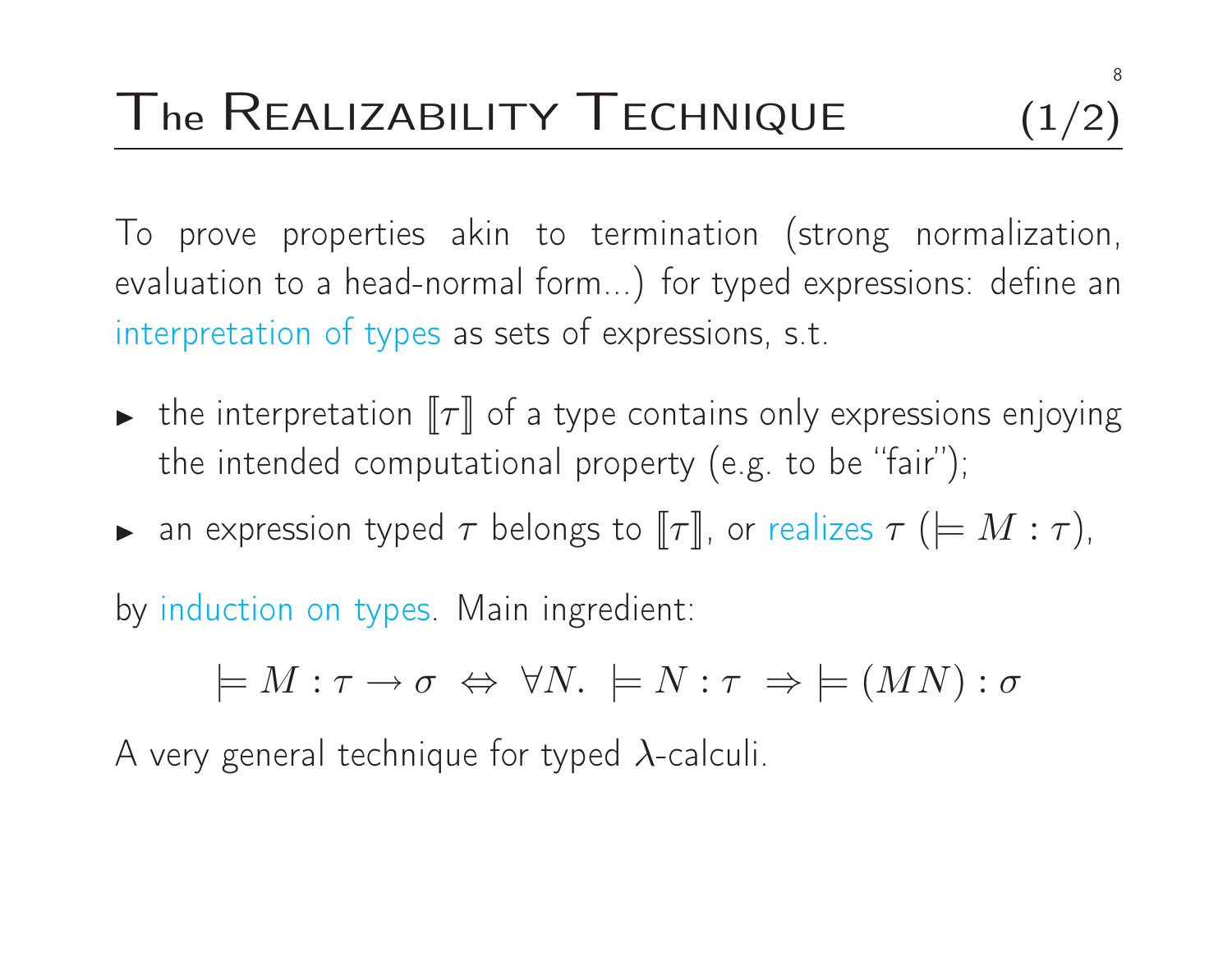not available for higher-order imperative (and concurrent) languages.

- ◮A difficulty: applying a function of type  $\tau \to \sigma$  may read/update<br>memory locations of type  $\theta$ , not smaller than  $\tau$  or  $\sigma$  (cf. "Landin's memory locations of type  $\theta$ , not smaller than  $\tau$  or  $\sigma$   $(cf.$  "Landin's trick").
- **►** cannot define a realizability interpretation by induction on types.

(Pitts & Stark 98: memory restricted to contain only values of basictypes – boolean, integer... no function in the memory.)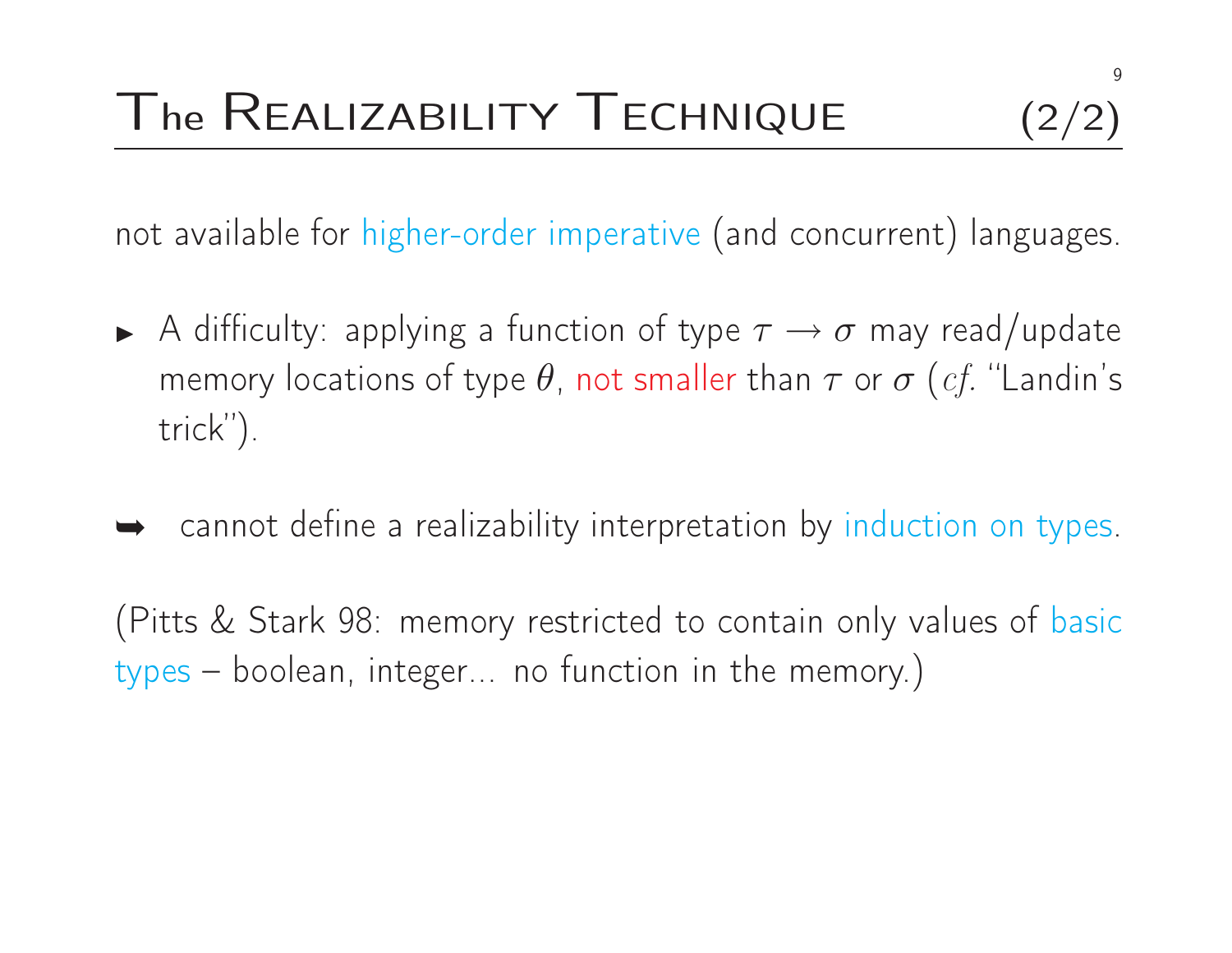# $\Gamma$ he  $\Gamma$ YPE and  $\Gamma$ FFECT  $S$ YSTEM  $(1/3)$

[Lucassen & Gifford 88]:

- ◮ $\blacktriangleright$  The memory is partitionned into regions  $\rho$ .
- ◮ $\blacktriangleright$  Judgements:  $\Gamma \vdash M : e, \tau$ , meaning "*M* has effect *e* and type  $\tau$ <br>in the typing sentext  $\Gamma$  " in the typing context  $\Gamma$ ."
- $\blacktriangleright$ Fffect: set of regions  $e$  where  $M$  may create, read or update a<br>reference reference.

▶ Types:

$$
\tau, \; \theta, \; \sigma \ldots ::= \mathsf{unit} \; | \; \theta \, \mathbf{ref}_{\rho} \; | \; (\tau \xrightarrow{e} \sigma)
$$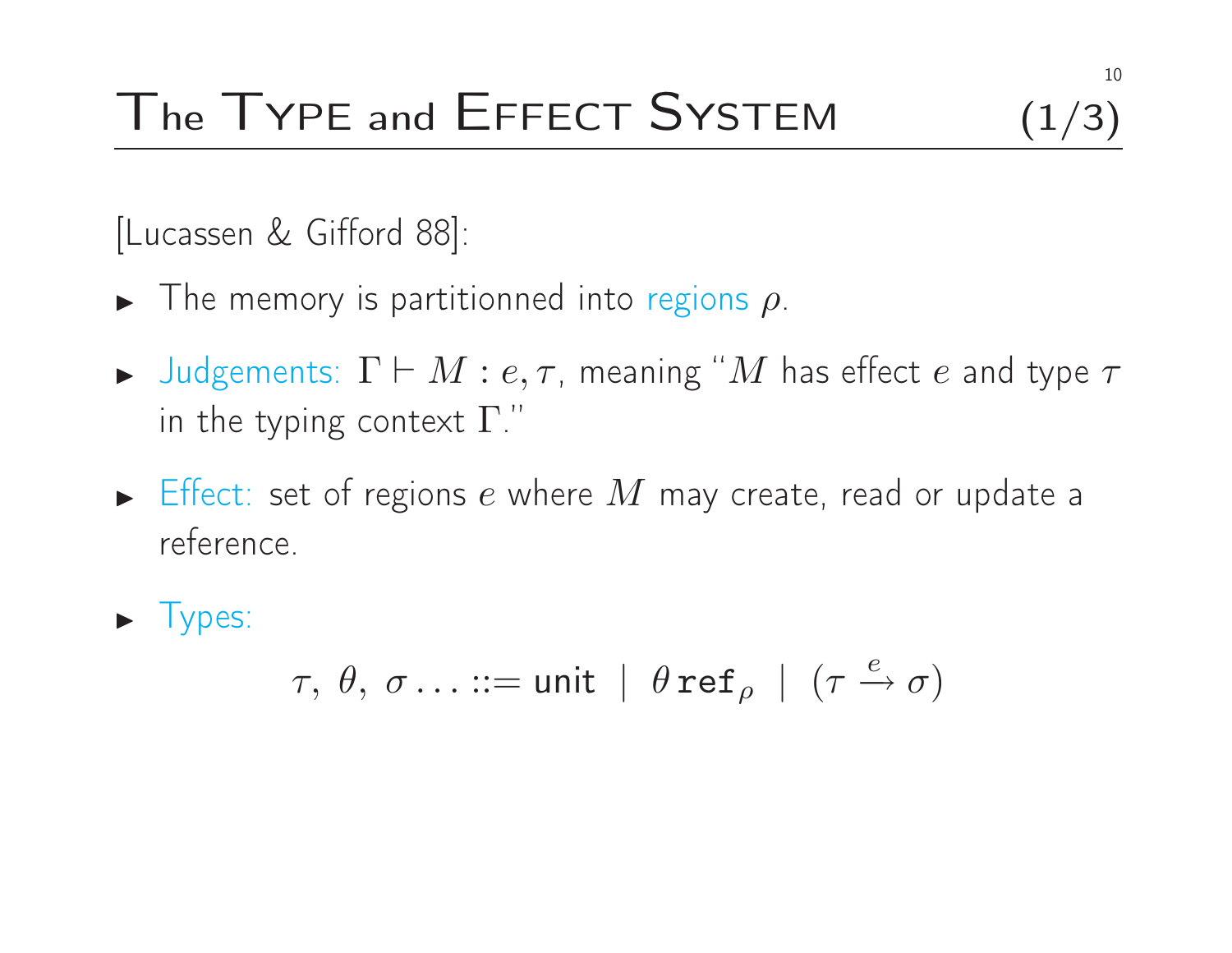Main idea here: stratification of the memory by means of regions:

a function of type  $(\tau \xrightarrow{e} \sigma)$  stored in region  $\rho$  does not have a latent<br>contains effect in region  $\rho$ , i.e.  $\rho \notin e$ .

- ➥ "Landin's trick" is not typable.
- ◮New: enriched judgements  $\Delta; \Gamma \vdash M : e, \tau$  with a region typing<br>context  $\Delta = e \cdot \theta$  and  $e \cdot \theta$  associating types to regions context  $\Delta = \rho_1 : \theta_1, \ldots, \rho_n : \theta_n$  associating types to regions,
- ◮► with predicates  $\Delta \vdash$  and  $\Delta \vdash \tau$  of "well-formedness" of region contexts and types resp.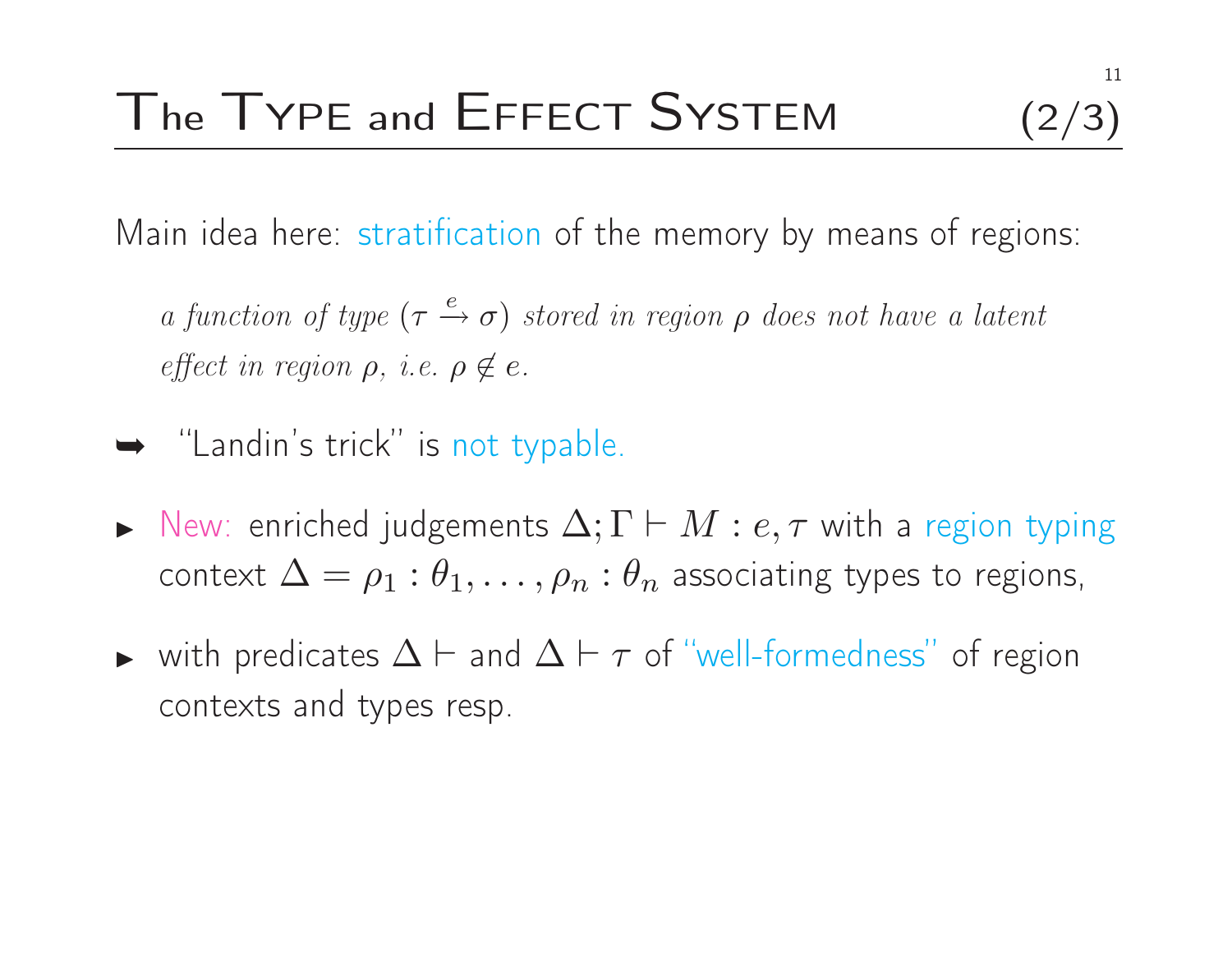# The TYPE and EFFECT SYSTEM  $(3/3)$

Well-formedness:

$$
\begin{array}{ll}\n\overline{\emptyset \vdash} & \Delta \vdash \theta \\
\hline\n\Delta, \rho : \theta \vdash & \rho \notin \text{dom}(\Delta) & \Delta \vdash \Delta(\rho) = \theta \\
\hline\n\Delta \vdash & \Delta \vdash \tau & \Delta \vdash \sigma & e \subseteq \text{dom}(\Delta) \\
\hline\n\Delta \vdash \text{unit} & \Delta \vdash (\tau \xrightarrow{e} \sigma)\n\end{array}
$$

⇒ applying a function of type 
$$
(\tau \xrightarrow{e} \sigma)
$$
 only has effects at strictly "smaller" types.

\nOutput

\nDescription:

The typing rules are standard, except that the types are checked for well-formedness against the region context.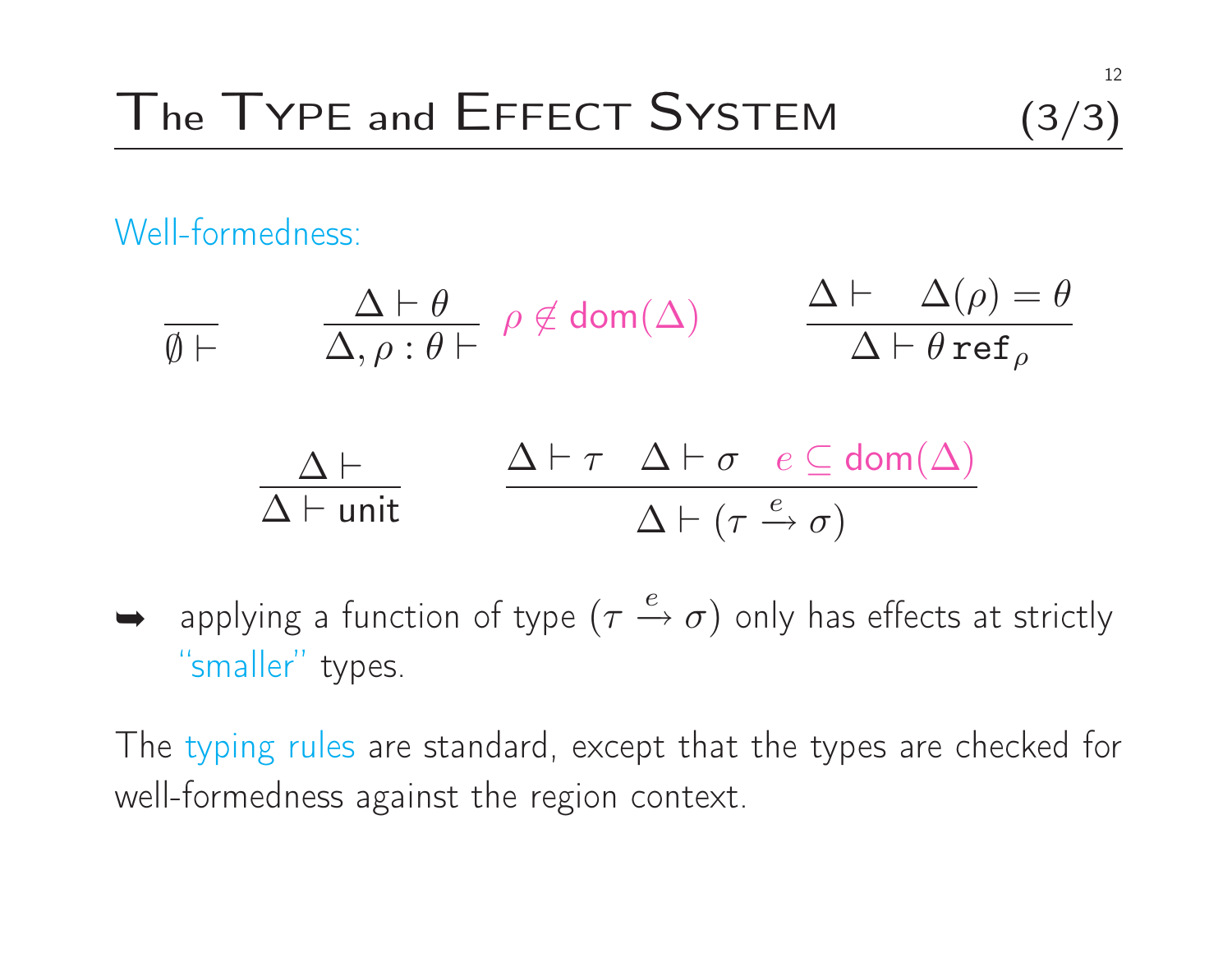For  $M$  closed:  $\Delta \models M : e, \tau \iff_{\mathrm{def}}$  if the memory  $\mu$  satisfies

 $\rho \in e \& \Delta(\rho) = \theta \Rightarrow \Delta \models \mu(u_{\rho}) : \theta \quad (*)$ 

then computing  $(\mu,M,\emptyset,\emptyset)$ 

- $\blacktriangleright$  has only effects in  $e,$
- $\blacktriangleright$  $\bullet\quad$  cooperates, i.e. converges to a value  $V$  (while possibly spawning new threads),
- $\blacktriangleright$  which realizes  $\tau: \Delta \models V : \tau(*)$ ,

 $(*)$  where  $\Delta \models V : \tau$  is defined by induction on  $\tau$ :

$$
\blacktriangleright \quad \Delta \models V : \mathsf{unit} \ \Leftrightarrow_{\mathrm{def}} \quad V = 0
$$

 $\blacktriangleright\;\;\; \Delta\models V:\theta\,\texttt{ref}_\rho\;\;\Leftrightarrow_{\mathrm{def}}\;\;V$  is a reference in region  $\rho$ 

 $\rightarrow \Delta \models V : (\theta \stackrel{e}{\rightarrow} \sigma) \Leftrightarrow_{\text{def}} \forall W. \Delta \models W : \theta \Rightarrow \Delta \models (VW) : e, \sigma$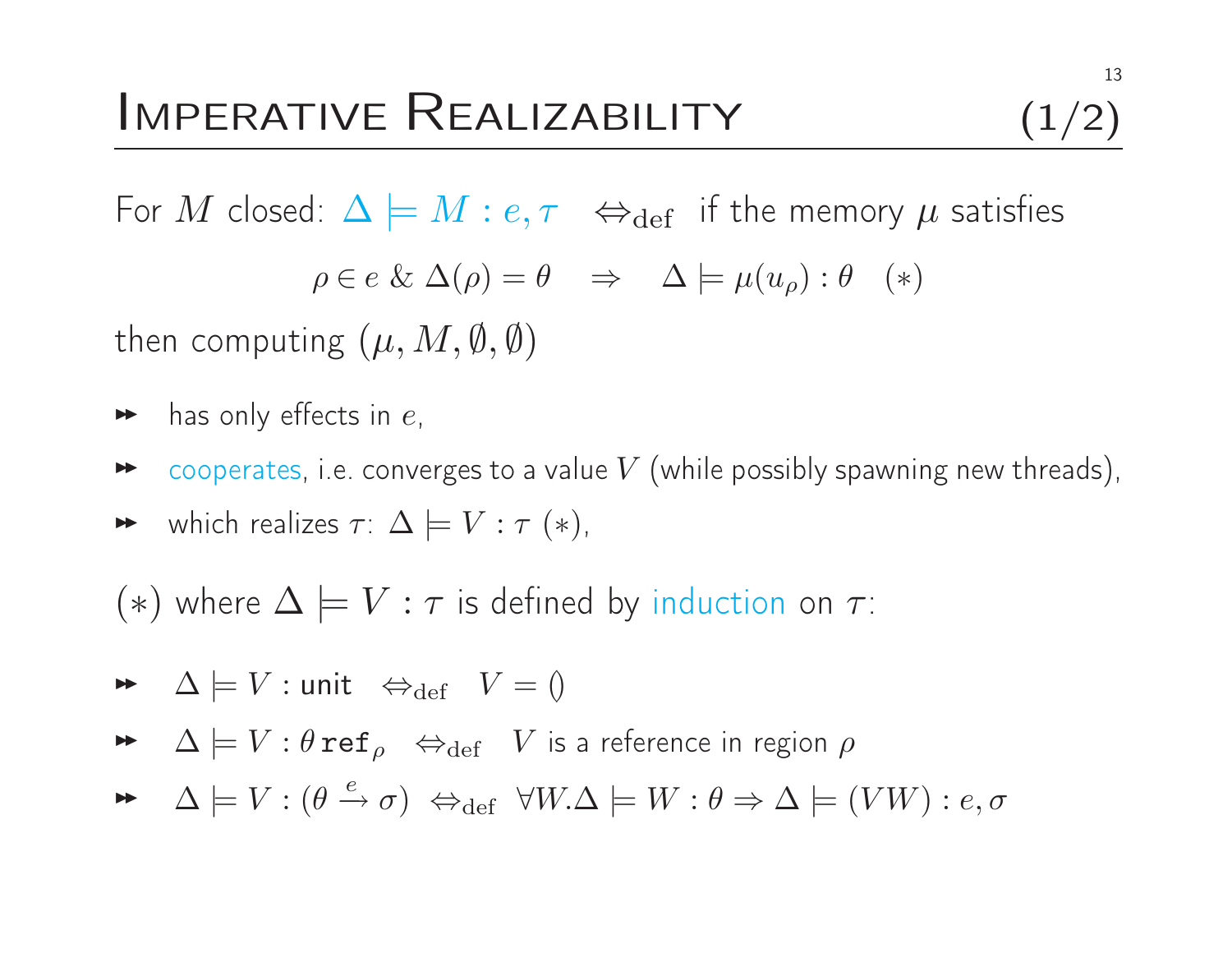For  $\Delta \vdash$ , the definition of  $\Delta \models M : e, \tau$  is well-founded w.r.t. an<br>erdering  $\Delta$  en pairs (e  $\pi$ ) s t ordering  $\prec_{\Delta}$  on pairs  $(e,\tau)$  s.t.

$$
\blacktriangleright \quad \rho \in e \ \& \ \Delta(\rho) = \theta \ \Rightarrow \ (\emptyset, \theta) \prec_{\Delta} (e, \tau)
$$

$$
\blacktriangleright \quad (\emptyset, \tau) \prec_{\Delta} (e, (\tau \xrightarrow{e'} \sigma)) \text{ and } (e', \sigma) \prec_{\Delta} (e, (\tau \xrightarrow{e'} \sigma))
$$

**Main result**: The type and effect system is sound w.r.t. the realizability interpretation.

### Corollary (Fairness/Type Safety):

- $\blacktriangleright\blacktriangleright$ any typable expression cooperates, i.e. <sup>y</sup>ields <sup>a</sup> value;
- $\blacktriangleright\;$  the "current turn" always terminates: any typable thread system  $(\mu, M, T, S)$  reduces to  $(\mu', V, \emptyset, S + S')$  for some value  $V$ .